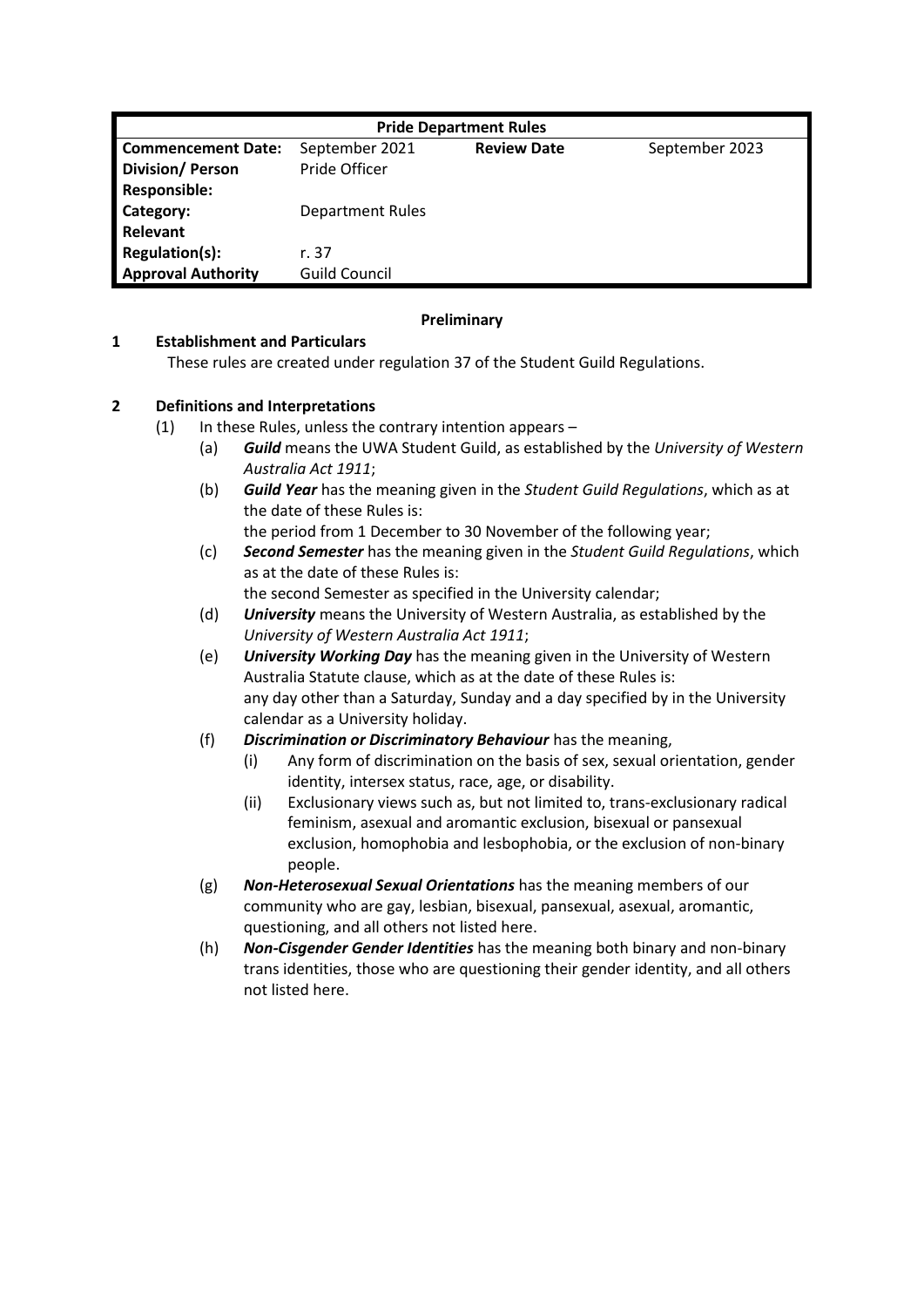### **Pride Department**

# **3 Objects of the Pride Department**

- (1) It shall be the aim of the Pride Department to:
	- (a) Foster a supportive and open environment for Department members;
		- (b) Promote education about, and understanding of, non-heterosexual sexual orientations and non-cisgender gender identities amongst the wider University community.
		- (c) Monitor compliance with State and Federal equal opportunity legislation and contribute to best practice around sexual and gender diversity;
		- (d) Work towards achieving social, economic and educational equality for students of non-heterosexual sexualities and non-cisgender gender identities;
		- (e) Recommend to the Guild Council relevant policy on issues related to students of non-heterosexual sexualities and non-cisgender gender identities, and to implement appropriate Guild policy on matters that affect those students; and, Organise activities and events for Department members, related to the above objects of the Department.

# **4 Membership of the Department**

- (1) All students who are, or support the rights of, people with non-heterosexual sexual orientations and non-cisgender gender identities shall be allowed to be members of the Department.
- (2) There shall be no fee for being a member of the Department.
- (3) Members of the Pride Department have the right to apply for any position outlined within these Rules unless otherwise specified.
- (4) No person who is not a Guild Member may act as a member of the Pride Department or hold a position outlined in these Rules.

# **5 Removal of a Pride Department Member**

(1) Where, in the opinion of the Pride Officer(s), a member has significantly breached the rules, written or otherwise, of the Department, the Pride Officers may refer the person to the misconduct tribunal as per Chapter 7 of the Guild Regulations.

# **6 Pride Officer**

- (1) There shall be two Pride Department Officers (Pride Officers).
	- (a) One Pride officer position must be preferenced to a candidate who is not a cisgender man.
- (2) The Pride Officer(s) shall be elected at a General Meeting of the Pride Department. (a) Candidates for Pride Officer shall run as individuals.
- (3) The Pride Officer(s) must provide, for the information of the Guild Strategic Resources Committee, a copy of the Pride Department budget for the current Guild Year together with its financial statements.
- (4) Notwithstanding Guild Regulations and these Rules, the purposes for which the funding provided to the Pride Department is expended at the discretion of the Pride Officer(s).

# **7 Removal of Pride Officer(s)**

- (1) The Guild Council has the power to declare vacant the position of the Pride Officer(s) under regulation 23 of the Student Guild Regulations.
- (2) The Guild Discipline Committee has the power to suspend or dismiss the Pride Officer(s) if they commit serious contravention under 16.2 of the Guild Regulations.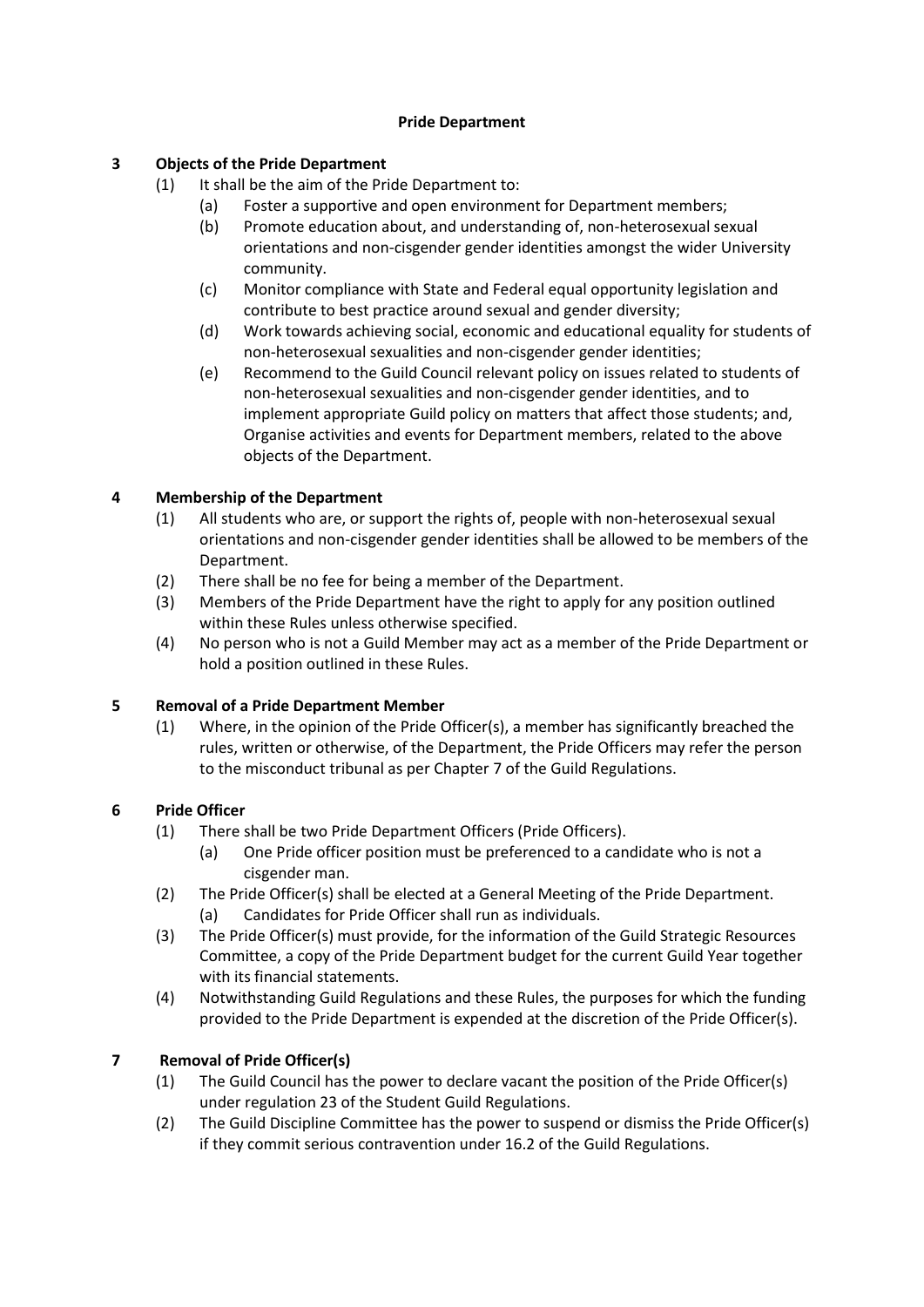## **8 Committee**

- (1) The role of the Pride Department Committee is to
	- (a) Assist the Pride Officer(s); and
	- (b) Address all matters referred to it by Guild Council.
- (2) The members of the Pride Department Committee, their process of election or appointment, and their role are listed in Table 1 below:

| <b>TABLE 1. Pride Department Committee</b> |                                  |                                                                                                                                |                                                                                                                                                                                                                                                                                              |  |  |
|--------------------------------------------|----------------------------------|--------------------------------------------------------------------------------------------------------------------------------|----------------------------------------------------------------------------------------------------------------------------------------------------------------------------------------------------------------------------------------------------------------------------------------------|--|--|
| Ite                                        | <b>Position</b>                  | <b>Process of Election or</b>                                                                                                  | <b>Role</b>                                                                                                                                                                                                                                                                                  |  |  |
| m                                          |                                  | <b>Appointment</b>                                                                                                             |                                                                                                                                                                                                                                                                                              |  |  |
| <b>Executive</b>                           |                                  |                                                                                                                                |                                                                                                                                                                                                                                                                                              |  |  |
| $\mathbf{1}$                               | Up to 2 Pride<br><b>Officers</b> | <b>Elected at a General Meeting</b><br>of the Pride Department in<br>accordance with the Guild<br><b>Election Regulations.</b> | The role of the Pride Officer(s) is to<br>Regularly report to Guild<br>1.<br>Council on the activities<br>undertaken by themselves<br>and the Pride Department;<br>and<br>2.<br>Undertake any other roles<br>as prescribed in the Pride<br>Department Rules as<br>approved by Guild Council. |  |  |
| $\overline{2}$                             | Up to 5 Deputy                   | Appointed by the Pride                                                                                                         | The role of the Deputy Pride                                                                                                                                                                                                                                                                 |  |  |
|                                            | <b>Pride Officers</b>            | Officer(s).                                                                                                                    | Officer(s) is to $-$                                                                                                                                                                                                                                                                         |  |  |
|                                            |                                  |                                                                                                                                | 1. Assist the Pride Officer(s);                                                                                                                                                                                                                                                              |  |  |
|                                            |                                  |                                                                                                                                | and                                                                                                                                                                                                                                                                                          |  |  |
|                                            |                                  |                                                                                                                                | Be a member of Pride<br>2.                                                                                                                                                                                                                                                                   |  |  |
|                                            |                                  |                                                                                                                                | Department Executive.                                                                                                                                                                                                                                                                        |  |  |
| <b>Non-Executive</b>                       |                                  |                                                                                                                                |                                                                                                                                                                                                                                                                                              |  |  |
| 3                                          | Ordinary                         | Appointed by the Pride                                                                                                         | The role of Ordinary Committee                                                                                                                                                                                                                                                               |  |  |
|                                            | Committee                        | Officer(s).                                                                                                                    | Members is to assist the                                                                                                                                                                                                                                                                     |  |  |
|                                            | <b>Members</b>                   |                                                                                                                                | Committee.                                                                                                                                                                                                                                                                                   |  |  |

- (3) All Committee Members have full voting rights.
- (4) The term of office of all Committee Members is 1 December, or date of appointment, whichever is later, until the end of that Guild Year.

# **9 Resignations and Vacancies**

- (1) The Pride Officer(s) may resign at any time by notifying the Guild General Secretary in writing of their decision, as per regulation 24 of the Student Guild Regulations.
- (2) If two Officers have been elected and one Officer position becomes vacant, the remaining Officer may continue their term as a single Pride Officer unless the Department Committee wishes to appoint someone to fill the vacancy.
- (3) A Deputy may resign at any time by notifying the Pride Officer(s) in writing of their decision, and such resignation shall take effect from the date specified in the notice. Should no date be given, the resignation shall be effective immediately.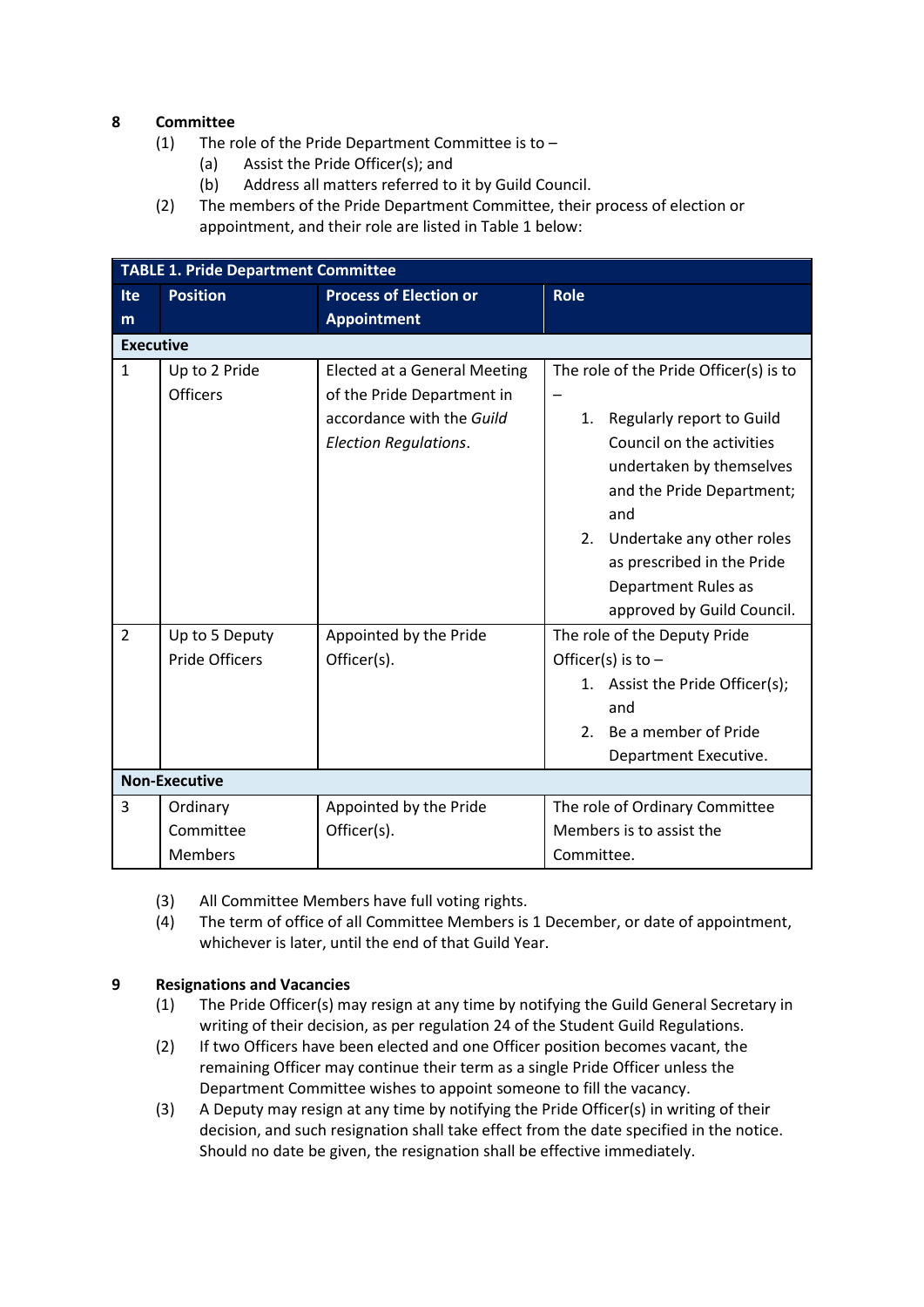- (4) Where, in the opinion of the Pride Officer(s), a Pride Department Deputy has neglected or failed in their duties, the Pride Officer(s) may dismiss a Pride Department Deputy by providing the current members of the department with written notice of the dismissal.
- (5) The Pride Officer(s) shall replace the vacant position as soon as practicable, as per the process outlined in section 8 of these rules.

### **Department Meetings**

# **10 General Meeting Rules**

All meetings of the Pride Department are conducted in accordance with the Standing Orders of the Guild and these rules.

### **11 Committee Meetings**

- (1) Notice
	- (a) Subject to (b), at least five University Working Days' notice must be given for a Committee Meeting, whether ordinary or special.
	- (b) Where the Executive or the Pride Officer(s) considers the matter to be urgent, at least two University Working Days' notice must be given for a Committee Meeting.
- (2) Chair
	- (a) The Pride Officer(s) shall preside as chair of Committee Meetings.
	- (b) In the absence of the Pride Officer(s), or where the Pride Officer(s) elect(s) not to chair a meeting, the role of chair is filled by one of the Deputy Pride Officers.
	- (c) The Chair does not have a casting vote
- (3) Quorum
	- (a) The quorum for a Committee Meeting is half of voting membership, one of whom must be a Pride Officer or a Deputy Pride Officer

# **12 Ordinary General Meetings**

- (1) The Pride Department will hold one ordinary general meeting in Second Semester
- (2) The Pride Officer(s) will ensure that notice specifying the time and place of an ordinary general meeting of the Pride Department is made available at least five University Working Days' prior to the date of the proposed ordinary general meeting
- (3) The order of business of an ordinary general meeting of the Pride Department is
	- (a) Confirmation of the minutes of the previous ordinary general meeting and of any special general meeting held since the last ordinary general meeting of the Pride Department;
	- (b) Pride Officer(s) report (Second Semester only);
	- (c) Consideration of the current budget or upcoming budget as appropriate;
		- (i) Motions on notice; and
		- (ii) General business
	- (d) Election of the Pride Officers
- (4) Chair
	- (a) The Pride Officer(s) shall preside as Chair of Ordinary General Meetings.
	- (b) In the absence of a Pride Officer, or where a Pride Officer elects not to chair a meeting, the role of chair is filled by one of the Deputy Pride Officers.
	- (c) If both the Pride Officers and the Deputy Pride Officera are absent or elect not to chair a meeting, the members present will elect a Chair from among those present.
- (5) Quorum
	- (a) The quorum for a general meeting of the Pride Department is 15 members.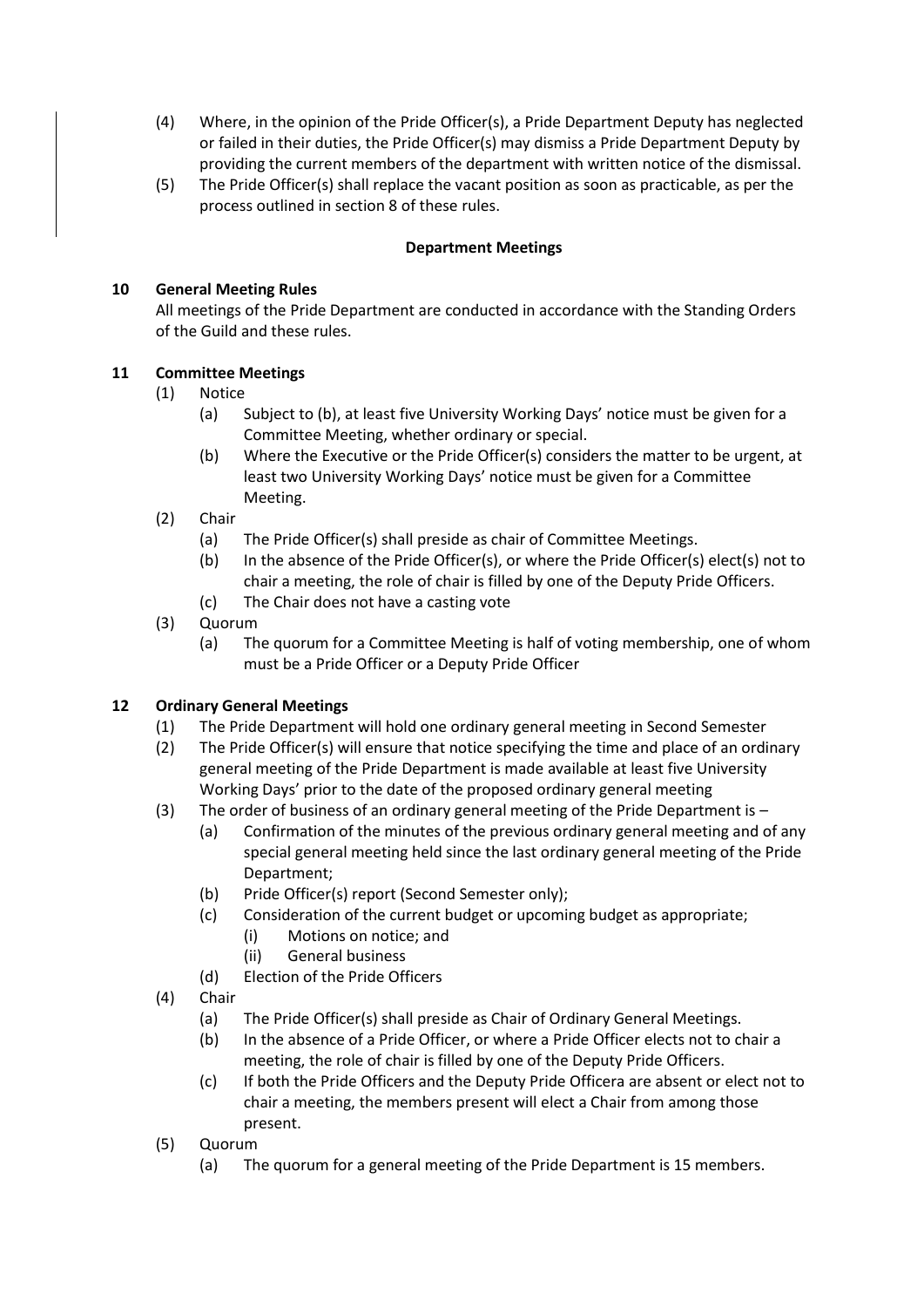- (b) If, at the expiration of 30 minutes from the time appointed for the commencement of the meeting, quorum has not been met, the meeting will lapse.
- (6) A general meeting of the Pride Department cannot be held on a day during the student vacation period as published in the University calendar from year to year.

# **13 Special General Meetings**

- (1) The Pride Officer(s) will call a special general meeting of the Pride Department
	- (a) At the direction of the Guild Council;
	- (b) At the direction of the Pride Department Committee;
	- (c) On the written requisition of at least 10 members qualified to vote at a meeting of the Pride Department.
- (2) The Pride Officer(s) must call a special general meeting within 14 days of receiving a direction or requisition under (1).
- (3) If the Pride Officer(s) fails to do so, the persons named in the direction or requisition are entitled to call a special general meeting of the Pride Department.
- (4) A special general meeting of the Pride Department must be held
	- (a) Within 21 days from the date that the Pride Officer(s) received the direction or requisition; and
	- (b) At the time and place nominated by the Pride Officer.
- (5) All directions and requisitions for a special general meeting of the Pride Department must specify the business for which such meeting is called.
- (6) Only business specified in the direction or requisition is discussed at the special general meeting.
- (7) The Pride Officer(s) will ensure that a notice, specifying the time and place of a special general meeting of the Pride Department, is provided to the members of the department at least seven days prior to the date of the proposed special general meeting.

# **Elections**

- **14** The Pride Deaprtment Elections shall be held annually for the position of Pride Officer(s)
	- (1) Pride Deaprtment Elections shall be conducted in accordance with the Standing Orders.
	- (2) All members of the Pride Department at the close of the Nomination Period shall be entitled to vote for all positions in an Election held according to these Rules.
- **15** To be eligible to hold and nominate for the position of Pride Officer(s), a person must at the time of the close of the Nomination Period:
	- (1) Be a current member of the Guild;
	- (2) Be a current member of the Pride Department
	- (3) Be an enrolled UWA student, with full rights and privileges, for the 12-month period during which they would hold office;
	- (4) Not have been previously convicted of an offence and sentenced to imprisonment or be currently under sentence;
	- (5) Not be certified as mentally unfit; and
	- (6) Not be an employee of the Guild.
- **16** Nominations shall be in the form and submitted in the manner prescribed by the Pride Officer(s).
- **17** The Pride Officer(s) shall communicate all nominations and withdrawals to the Returning Officer.
- **18** The process for the nominations shall be communicated through all channels deemed appropriate by the Pride Officer(s) .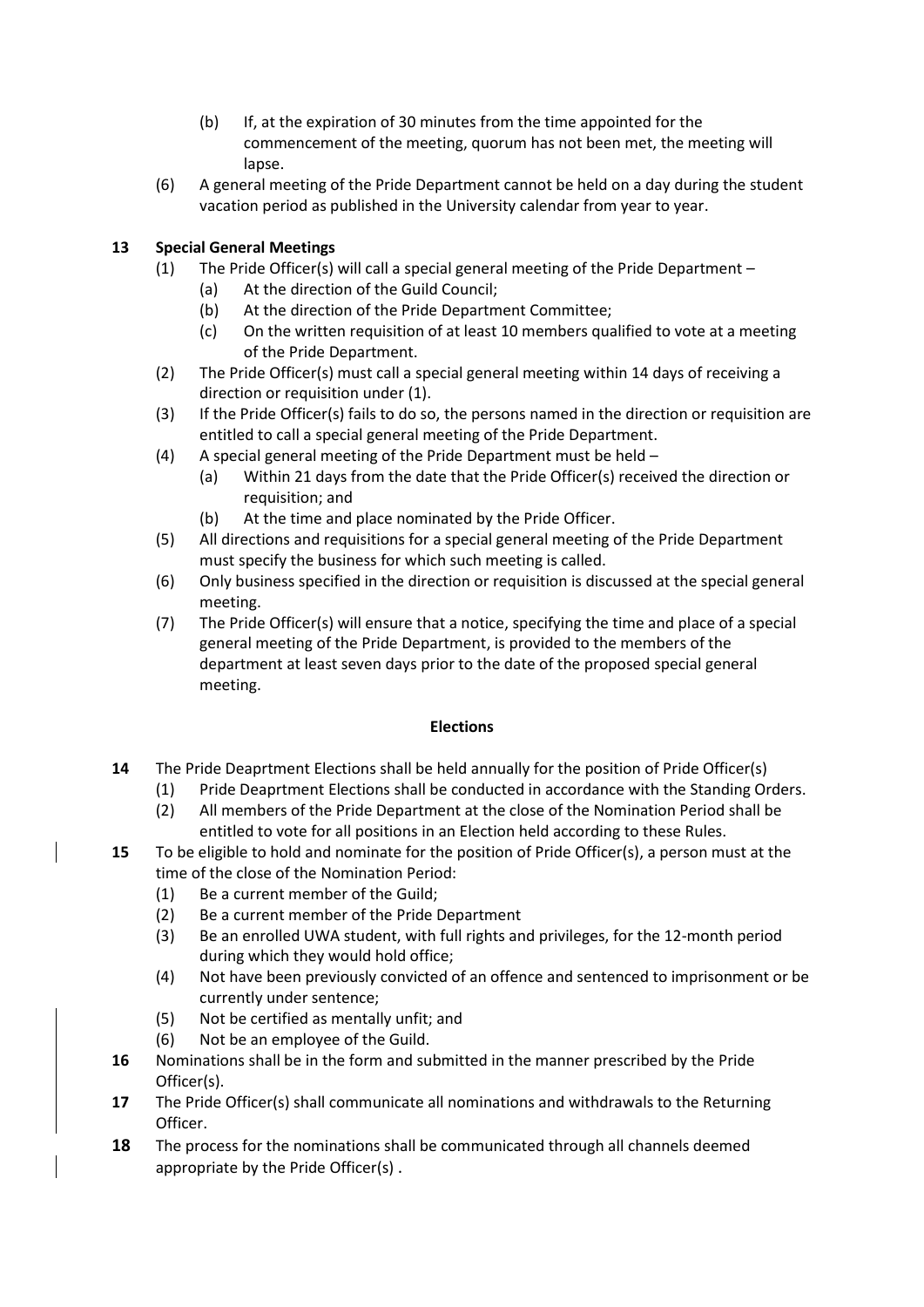- **19** A person may nominate under any name that best reflects their identity.
- **20** A person may nominate under any gender identity that best reflects their identity.
- **21** Nominations shall be open for a period of at least two weeks and shall close no later than one University Working Day before the election is to occur (Nomination Period).
- **22** Nominations must be received by the Returning Officer by 5.00 pm on the day that nominations close.
- **23** On an ongoing basis throughout the Nomination Period, the Returning Officer shall check the validity of nominations lodged.
- **24** The Pride Officer(s) may, in their absolute discretion, accept a nomination which, in their opinion, substantially complies with the nomination requirements.
- **25** The Returning Officer may allow a nominee to alter or correct any Formal Defect in a nomination or supplementary information and documents lodged by the close of nominations whenever this is practicable.
- **26** If a nominee is ineligible as a result of a by statute, by-law, regulation or rule, the nomination shall be declared invalid.
- **27** The Returning Officer shall take reasonable steps to notify any nominee before the close of the Nomination Period of the rejection of that person's nomination and reasons for that rejection. Any nomination rejection must later be confirmed in writing.
- **28** A person nominated as a candidate may withdraw their nomination by lodging a notice of withdrawal with the Pride Officer (s) before the declaration of the results of the Election.
- **29** Unless the withdrawal is lodged personally with the PrideOfficer(s), it shall be signed by the nominee and witnessed by a person entitled to vote in the Election under rule 14(2). When the withdrawal of nomination is received, the withdrawing nominee shall have their name excluded from the voting system/ ballot or not have the votes for them counted (as applicable).
- **30** Where a nominee dies before the declaration of nominations, their name shall not be declared as a Candidate and the Election shall proceed as normal.
- **31** Where a nominee dies during the voting period, they shall have their name excluded from the voting system/ ballot or not have the votes for them counted (as applicable).
- **32** The Pride Officer(s) shall send out a notice, containing the names of the Candidates for each position and any other relevant details, to the members of the department.
- **33** Where only one eligible nomination is received for a particular position at the close of the Nomination Period, that nominee will be declared as elected to that position by the Returning Officer and no vote will occur in respect of that position.
- **34** Candidates may engage in campaigning on their own behalf but must not procure or encourage anyone else to campaign on their behalf. Campaigning must at all times comply with the Standing Orders.
- **35** Voting for positions will occur by ballot at the Ordinary General Meeting of the Pride Department in the second semester of the Guild Year.
- **36** Subject to these Rules, the Candidate with the most votes at the meeting will be elected to the relevant position according to schedule 2 of the Guild Election Regulations.
- **37** Any positions left vacant at the close of the vote shall remain vacant until such time as filled in accordance with the casual vacancy provisions in rule 9.
- **38** Ballot papers must be kept in accordance with the recordkeeping requirements in the Student Guild Regulations.
- **39** A person may appeal the outcome of an Election to the Governance Committee on the basis that there was an error in the procedure when a vote was conducted or there was a contravention of these Rules in respect of the Election.

# **RETURNING OFFICER**

**40** The Returning Officer must be the Managing Director of the Guild.